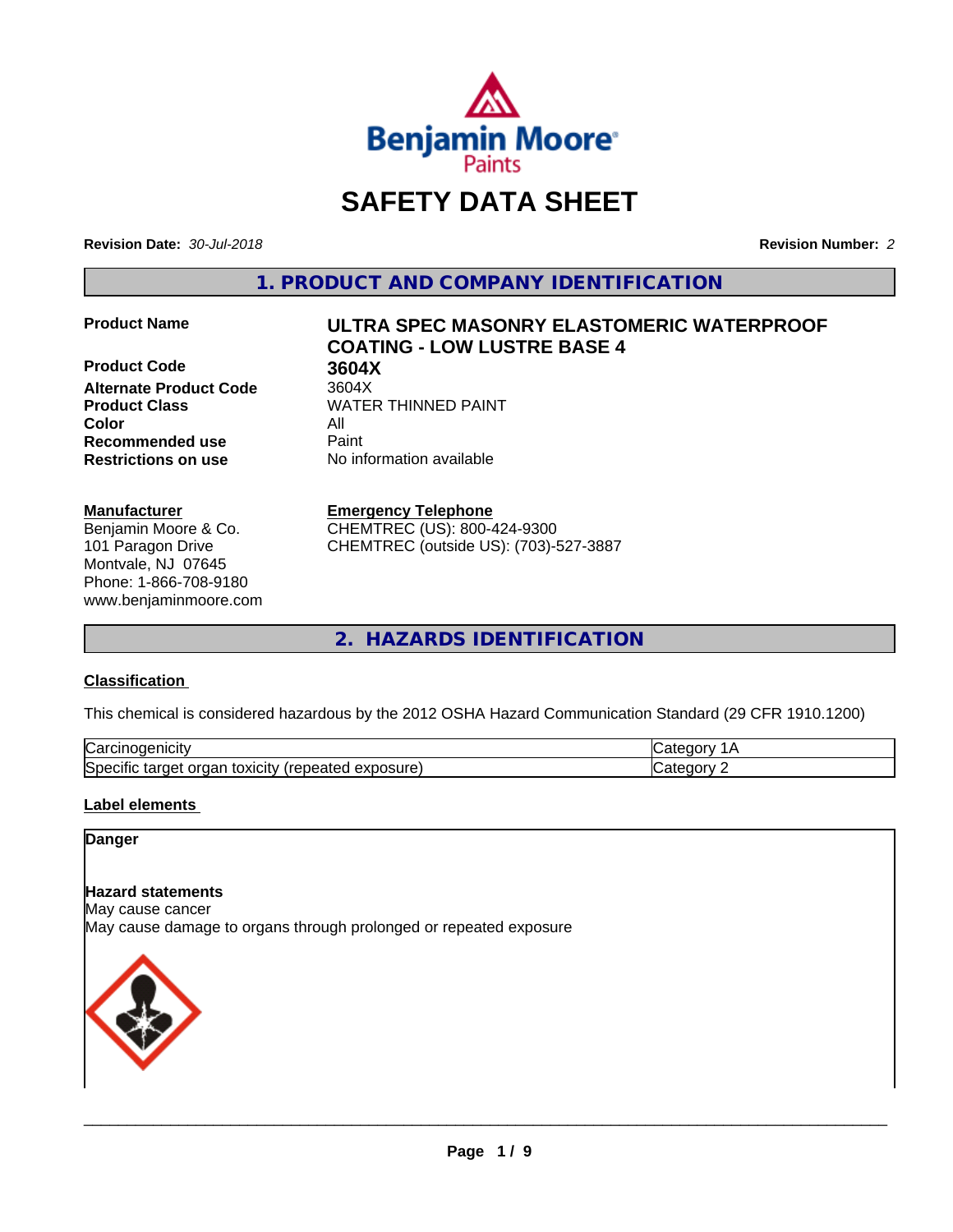### **Appearance** liquid

**Odor** little or no odor

#### **Precautionary Statements - Prevention**

Obtain special instructions before use Do not handle until all safety precautions have been read and understood Use personal protective equipment as required Do not breathe dust/fume/gas/mist/vapors/spray

#### **Precautionary Statements - Response**

IF exposed or concerned: Get medical advice/attention

#### **Precautionary Statements - Storage**

Store locked up

#### **Precautionary Statements - Disposal**

Dispose of contents/container to an approved waste disposal plant

#### **Hazards not otherwise classified (HNOC)**

Not applicable

# **Other information**

No information available

# **3. COMPOSITION INFORMATION ON COMPONENTS**

| Chemical name       | CAS No.        | Weight-% |
|---------------------|----------------|----------|
| Limestone           | 1317-65-3      | 20       |
| Ethylene glycol     | $107 - 21 - 1$ |          |
| Zinc oxide          | 1314-13-2      |          |
| Silica, mica        | 12001-26-2     |          |
| Silica, crystalline | 14808-60-7     | 0.5      |
| Diphenyl ketone     | 119-61-9       | 0.5      |

### **4. FIRST AID MEASURES**

| <b>General Advice</b> | For further assistance, contact your local Poison Control Center.                                                                                                                                                            |
|-----------------------|------------------------------------------------------------------------------------------------------------------------------------------------------------------------------------------------------------------------------|
| <b>Eye Contact</b>    | Rinse thoroughly with plenty of water for at least 15 minutes and consult a<br>physician.                                                                                                                                    |
| <b>Skin Contact</b>   | Wash off immediately with soap and plenty of water while removing all<br>contaminated clothes and shoes.                                                                                                                     |
| <b>Inhalation</b>     | Move to fresh air. If symptoms persist, call a physician.                                                                                                                                                                    |
| Ingestion             | Clean mouth with water and afterwards drink plenty of water. Call a POISON<br>CENTER or doctor/physician if exposed or you feel unwell. If large quantities of<br>this material are swallowed, call a physician immediately. |
| <b>Most Important</b> | None known.                                                                                                                                                                                                                  |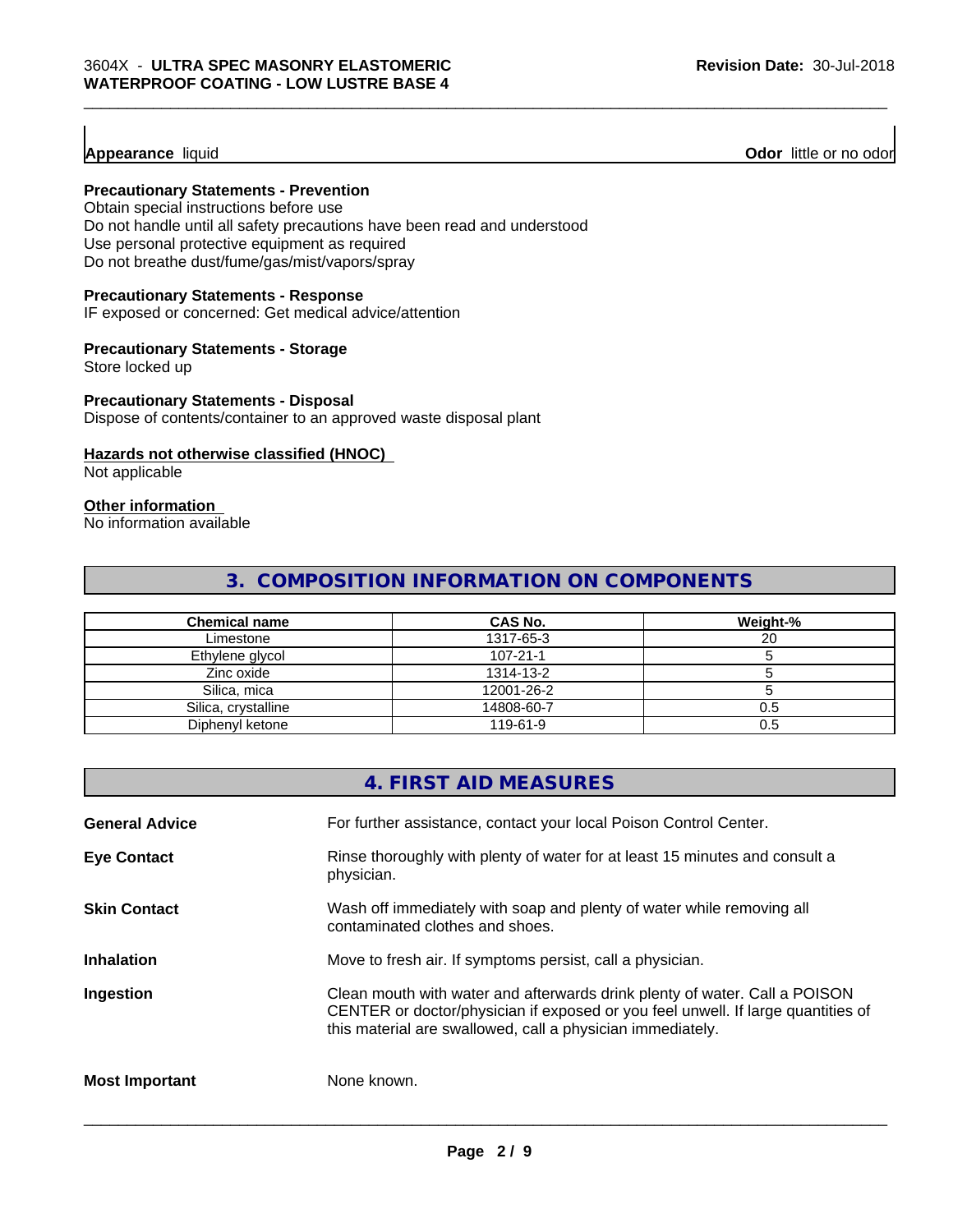| <b>Symptoms/Effects</b>                                                          |                                                                                                                                              |
|----------------------------------------------------------------------------------|----------------------------------------------------------------------------------------------------------------------------------------------|
| Treat symptomatically.<br><b>Notes To Physician</b>                              |                                                                                                                                              |
|                                                                                  | 5. FIRE-FIGHTING MEASURES                                                                                                                    |
| <b>Suitable Extinguishing Media</b>                                              | Use extinguishing measures that are appropriate to local<br>circumstances and the surrounding environment.                                   |
| <b>Protective Equipment And Precautions For</b><br><b>Firefighters</b>           | As in any fire, wear self-contained breathing apparatus<br>pressure-demand, MSHA/NIOSH (approved or equivalent)<br>and full protective gear. |
| <b>Specific Hazards Arising From The Chemical</b>                                | Closed containers may rupture if exposed to fire or<br>extreme heat.                                                                         |
| <b>Sensitivity To Mechanical Impact</b>                                          | No                                                                                                                                           |
| <b>Sensitivity To Static Discharge</b>                                           | No                                                                                                                                           |
| <b>Flash Point Data</b><br>Flash Point (°F)<br>Flash Point (°C)<br><b>Method</b> | Not applicable<br>Not applicable<br>Not applicable                                                                                           |
| <b>Flammability Limits In Air</b>                                                |                                                                                                                                              |
| Lower flammability limit:<br><b>Upper flammability limit:</b>                    | Not applicable<br>Not applicable                                                                                                             |
|                                                                                  |                                                                                                                                              |

#### **NFPA Legend**

- 0 Not Hazardous
- 1 Slightly
- 2 Moderate
- 3 High
- 4 Severe

*The ratings assigned are only suggested ratings, the contractor/employer has ultimate responsibilities for NFPA ratings where this system is used.*

*Additional information regarding the NFPA rating system is available from the National Fire Protection Agency (NFPA) at www.nfpa.org.*

**NFPA Health:** 1 **Flammability:** 0 **Instability:** 0 **Special:** Not Applicable

# **6. ACCIDENTAL RELEASE MEASURES**

| <b>Personal Precautions</b>      | Avoid contact with skin, eyes and clothing. Ensure adequate ventilation.                             |
|----------------------------------|------------------------------------------------------------------------------------------------------|
| <b>Other Information</b>         | Prevent further leakage or spillage if safe to do so.                                                |
| <b>Environmental precautions</b> | See Section 12 for additional Ecological Information.                                                |
| <b>Methods for Cleaning Up</b>   | Soak up with inert absorbent material. Sweep up and shovel into suitable<br>containers for disposal. |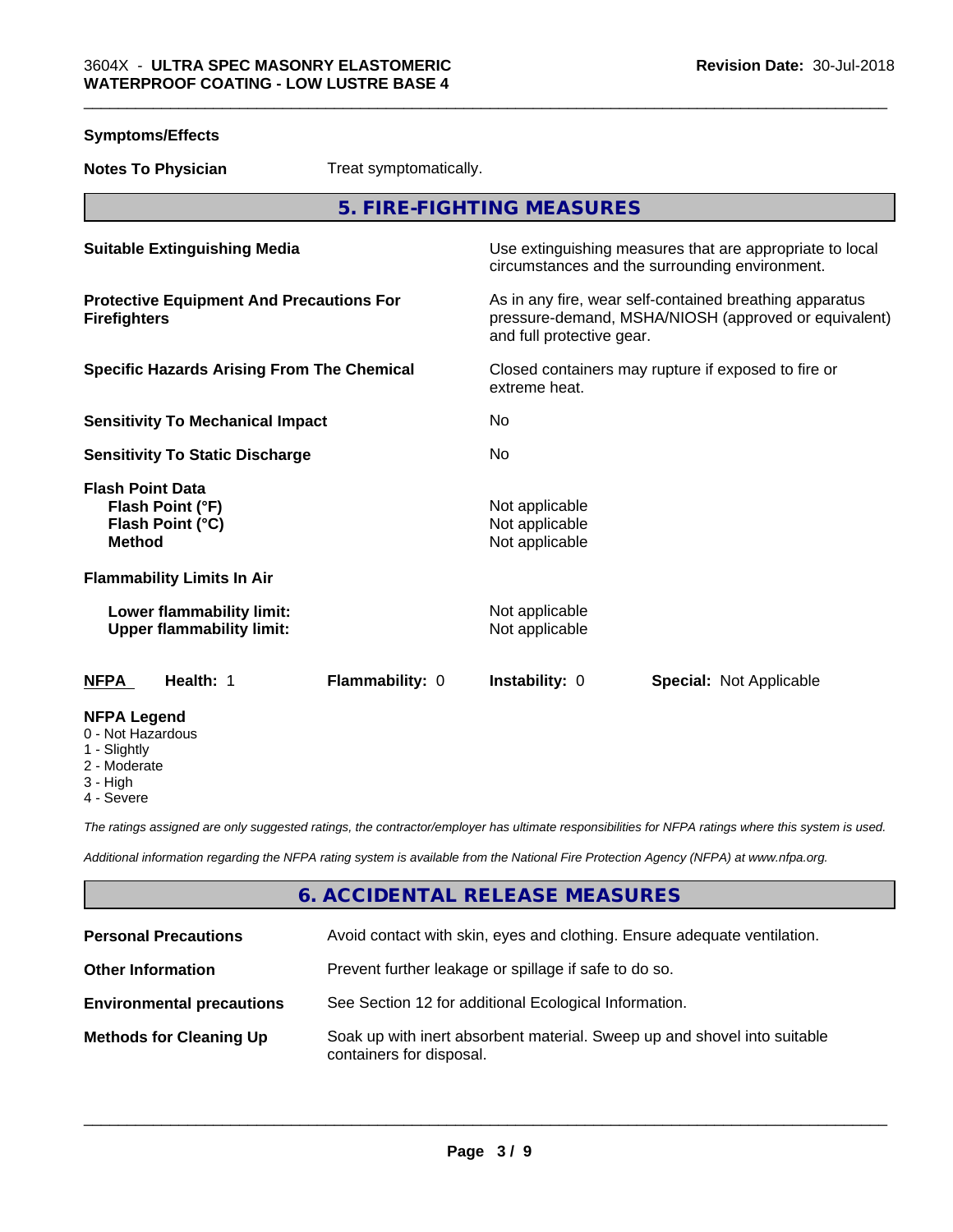# **7. HANDLING AND STORAGE**

| <b>Handling</b>               | Avoid contact with skin, eyes and clothing. Avoid breathing vapors, spray mists or<br>sanding dust. In case of insufficient ventilation, wear suitable respiratory<br>equipment. |  |
|-------------------------------|----------------------------------------------------------------------------------------------------------------------------------------------------------------------------------|--|
| <b>Storage</b>                | Keep container tightly closed. Keep out of the reach of children.                                                                                                                |  |
| <b>Incompatible Materials</b> | No information available                                                                                                                                                         |  |

# **8. EXPOSURE CONTROLS/PERSONAL PROTECTION**

#### **Exposure Limits**

| <b>Chemical name</b> | <b>ACGIH TLV</b>                | <b>OSHA PEL</b>                                        |
|----------------------|---------------------------------|--------------------------------------------------------|
| Limestone            | N/E                             | 15 mg/m <sup>3</sup> - TWA<br>$5 \text{ mg/m}^3$ - TWA |
| Ethylene glycol      | 100 mg/m <sup>3</sup> - Ceiling | N/E                                                    |
| Zinc oxide           | $2 \text{ mg/m}^3$ - TWA        | $5 \text{ mg/m}^3$ - TWA                               |
|                      | 10 mg/m <sup>3</sup> - STEL     | 15 mg/m <sup>3</sup> - TWA                             |
| Silica, mica         | $3 \text{ mg/m}^3$ - TWA        | 20 mppcf - TWA                                         |
| Silica, crystalline  | $0.025$ mg/m <sup>3</sup> - TWA |                                                        |

#### **Legend**

ACGIH - American Conference of Governmental Industrial Hygienists Exposure Limits OSHA - Occupational Safety & Health Administration Exposure Limits N/E - Not Established

| <b>Engineering Measures</b>          | Ensure adequate ventilation, especially in confined areas.                                                                          |  |
|--------------------------------------|-------------------------------------------------------------------------------------------------------------------------------------|--|
| <b>Personal Protective Equipment</b> |                                                                                                                                     |  |
| <b>Eye/Face Protection</b>           | Safety glasses with side-shields.                                                                                                   |  |
| <b>Skin Protection</b>               | Protective gloves and impervious clothing.                                                                                          |  |
| <b>Respiratory Protection</b>        | In case of insufficient ventilation wear suitable respiratory equipment.                                                            |  |
| <b>Hygiene Measures</b>              | Avoid contact with skin, eyes and clothing. Remove and wash contaminated<br>clothing before re-use. Wash thoroughly after handling. |  |
|                                      |                                                                                                                                     |  |

# **9. PHYSICAL AND CHEMICAL PROPERTIES**

| Appearance                  | liquid                   |
|-----------------------------|--------------------------|
| Odor                        | little or no odor        |
| <b>Odor Threshold</b>       | No information available |
| Density (Ibs/gal)           | $10.6 - 11.0$            |
| <b>Specific Gravity</b>     | $1.27 - 1.31$            |
| рH                          | No information available |
| <b>Viscosity (cps)</b>      | No information available |
| Solubility(ies)             | No information available |
| <b>Water solubility</b>     | No information available |
| <b>Evaporation Rate</b>     | No information available |
| Vapor pressure @20 °C (kPa) | No information available |
| Vapor density               | No information available |
|                             |                          |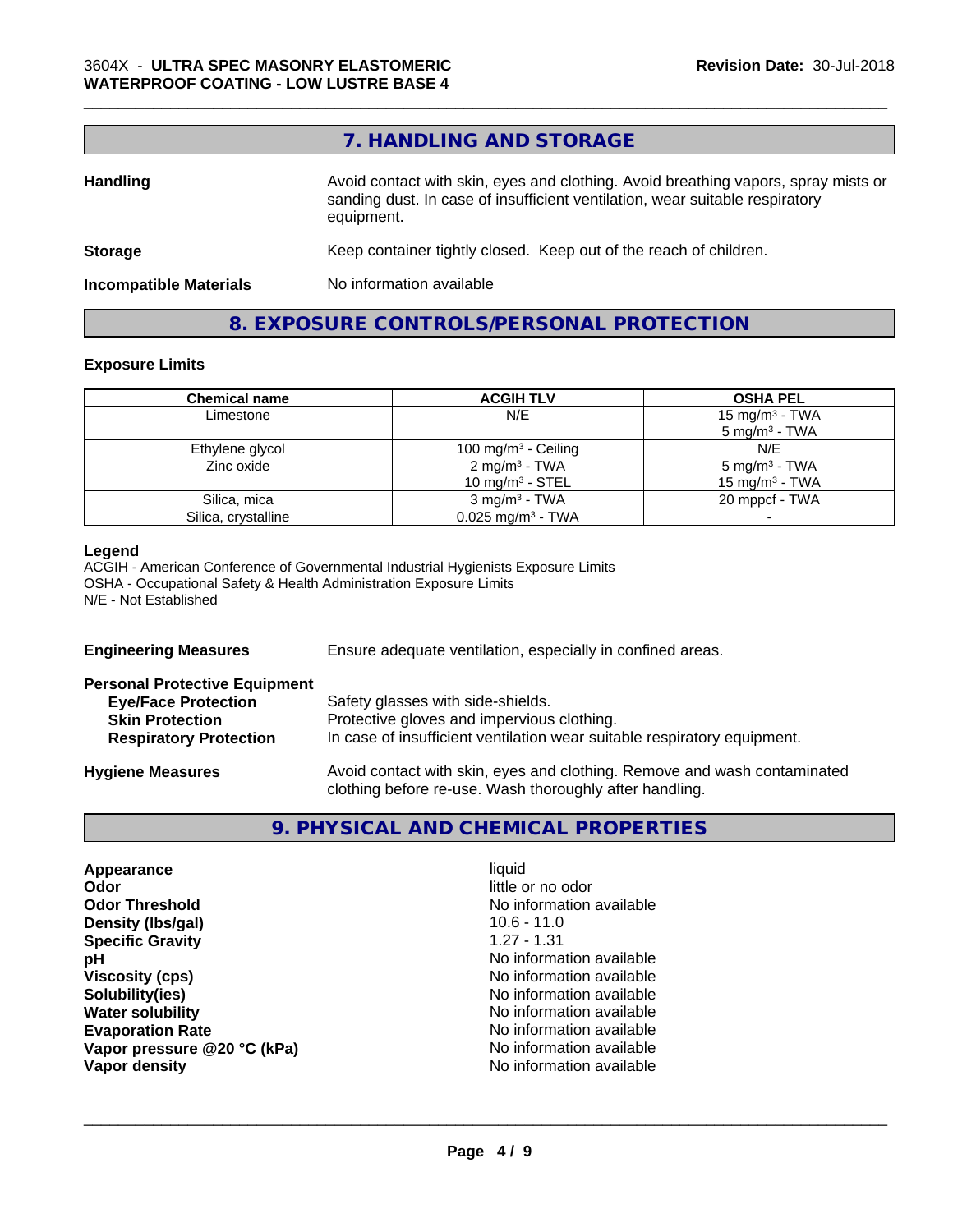| Wt. % Solids                         | $55 - 65$                |
|--------------------------------------|--------------------------|
| Vol. % Solids                        | $40 - 50$                |
| Wt. % Volatiles                      | $35 - 45$                |
| Vol. % Volatiles                     | $50 - 60$                |
| <b>VOC Regulatory Limit (g/L)</b>    | < 100                    |
| <b>Boiling Point (°F)</b>            | 212                      |
| <b>Boiling Point (°C)</b>            | 100                      |
| <b>Freezing Point (°F)</b>           | 32                       |
| <b>Freezing Point (°C)</b>           | 0                        |
| Flash Point (°F)                     | Not applicable           |
| Flash Point (°C)                     | Not applicable           |
| <b>Method</b>                        | Not applicable           |
| Flammability (solid, gas)            | Not applicable           |
| <b>Upper flammability limit:</b>     | Not applicable           |
| Lower flammability limit:            | Not applicable           |
| <b>Autoignition Temperature (°F)</b> | No information available |
| <b>Autoignition Temperature (°C)</b> | No information available |
| Decomposition Temperature (°F)       | No information available |
| Decomposition Temperature (°C)       | No information available |
| <b>Partition coefficient</b>         | No information available |

# **10. STABILITY AND REACTIVITY**

\_\_\_\_\_\_\_\_\_\_\_\_\_\_\_\_\_\_\_\_\_\_\_\_\_\_\_\_\_\_\_\_\_\_\_\_\_\_\_\_\_\_\_\_\_\_\_\_\_\_\_\_\_\_\_\_\_\_\_\_\_\_\_\_\_\_\_\_\_\_\_\_\_\_\_\_\_\_\_\_\_\_\_\_\_\_\_\_\_\_\_\_\_

| <b>Reactivity</b>                       | Not Applicable                           |
|-----------------------------------------|------------------------------------------|
| <b>Chemical Stability</b>               | Stable under normal conditions.          |
| <b>Conditions to avoid</b>              | Prevent from freezing.                   |
| <b>Incompatible Materials</b>           | No materials to be especially mentioned. |
| <b>Hazardous Decomposition Products</b> | None under normal use.                   |
| Possibility of hazardous reactions      | None under normal conditions of use.     |

**11. TOXICOLOGICAL INFORMATION**

**Product Information**

#### **Information on likely routes of exposure**

**Principal Routes of Exposure** Eye contact, skin contact and inhalation.

**Acute Toxicity** 

**Product Information** No information available

### **Symptoms related to the physical,chemical and toxicological characteristics**

**Symptoms** No information available

# **Delayed and immediate effects as well as chronic effects from short and long-term exposure**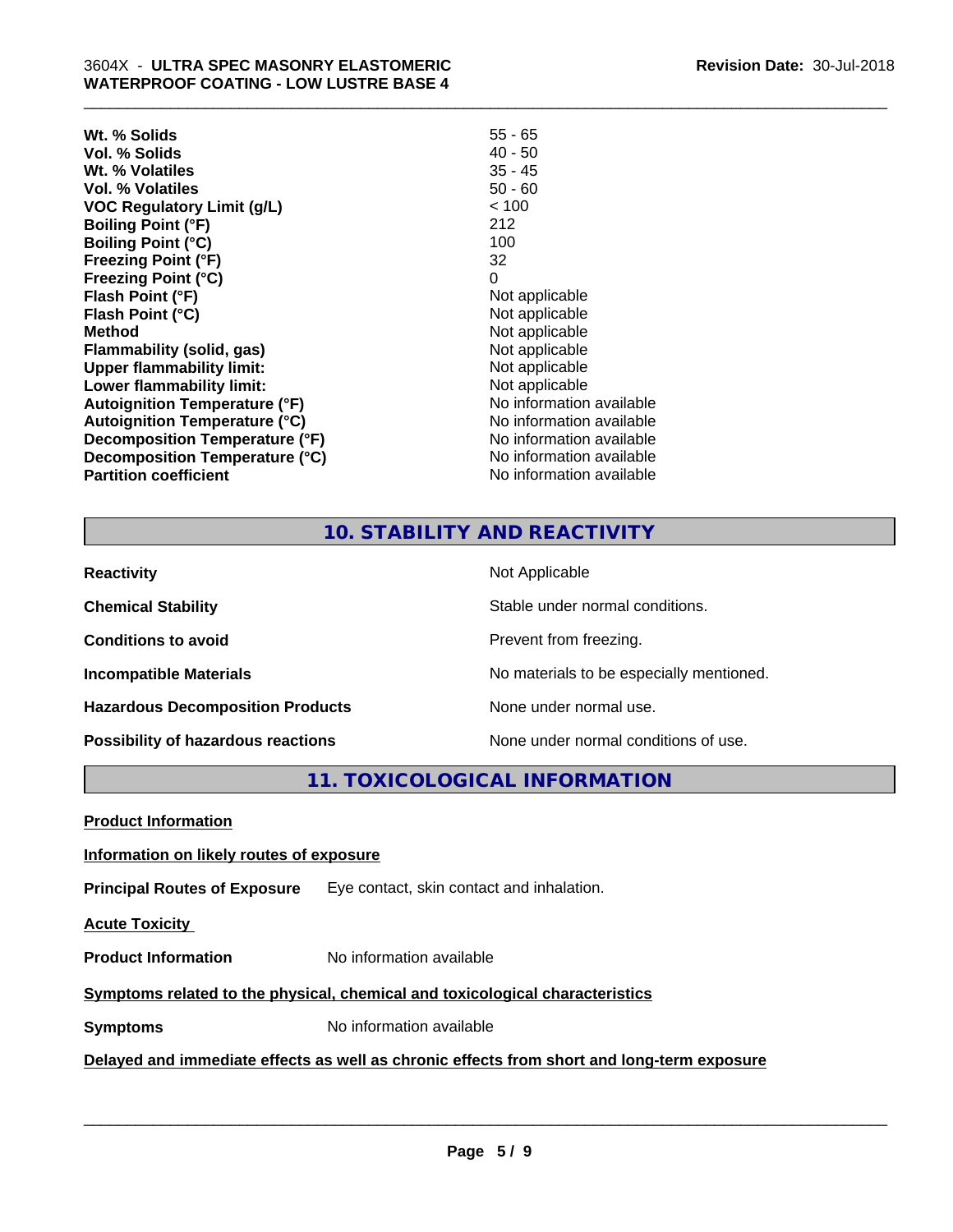| Eye contact                     | May cause slight irritation.                                                                                    |
|---------------------------------|-----------------------------------------------------------------------------------------------------------------|
| <b>Skin contact</b>             | Substance may cause slight skin irritation. Prolonged or repeated contact may dry<br>skin and cause irritation. |
| <b>Inhalation</b>               | May cause irritation of respiratory tract.                                                                      |
| Ingestion                       | May be harmful if swallowed. Ingestion may cause gastrointestinal irritation,                                   |
|                                 | nausea, vomiting and diarrhea. May cause adverse kidney effects.                                                |
| <b>Sensitization</b>            | No information available                                                                                        |
| <b>Neurological Effects</b>     | No information available.                                                                                       |
| <b>Mutagenic Effects</b>        | No information available.                                                                                       |
| <b>Reproductive Effects</b>     | No information available.                                                                                       |
| <b>Developmental Effects</b>    | No information available.                                                                                       |
| <b>Target organ effects</b>     | No information available.                                                                                       |
| <b>STOT - single exposure</b>   | No information available.                                                                                       |
| <b>STOT - repeated exposure</b> | Causes damage to organs through prolonged or repeated exposure if inhaled.                                      |
| Other adverse effects           | No information available.                                                                                       |
| <b>Aspiration Hazard</b>        | No information available                                                                                        |

\_\_\_\_\_\_\_\_\_\_\_\_\_\_\_\_\_\_\_\_\_\_\_\_\_\_\_\_\_\_\_\_\_\_\_\_\_\_\_\_\_\_\_\_\_\_\_\_\_\_\_\_\_\_\_\_\_\_\_\_\_\_\_\_\_\_\_\_\_\_\_\_\_\_\_\_\_\_\_\_\_\_\_\_\_\_\_\_\_\_\_\_\_

#### **Numerical measures of toxicity**

#### **The following values are calculated based on chapter 3.1 of the GHS document**

**ATEmix (oral)** 17699 mg/kg

#### **Component Information**

Ethylene glycol LD50 Oral: 4700 mg/kg (Rat) LD50 Dermal: 9530 µg/L (Rabbit) Zinc oxide LD50 Oral: 5000 mg/kg (Rat) LC50 Inhalation (Dust):  $> 5700$  mg/m<sup>3</sup> (Rat, 4 hr.) Silica, mica LD50 Oral: > 16000 mg/kg (Rat) Silica, crystalline LD50 Oral: 500 mg/kg (Rat)

#### **Carcinogenicity**

*The information below indicateswhether each agency has listed any ingredient as a carcinogen:.*

| <b>Chemical name</b> | <b>IARC</b>          | <b>NTP</b>  | <b>OSHA</b> |
|----------------------|----------------------|-------------|-------------|
|                      | . - Human Carcinogen | Known Human | Listed      |
| Silica, crystalline  |                      | Carcinogen  |             |
|                      | 2B - Possible Human  |             | Listed      |
| Diphenyl ketone      | Carcinogen           |             |             |

• Crystalline Silica has been determined to be carcinogenic to humans by IARC (1) when in respirable form. Risk of cancer depends on duration and level of inhalation exposure to spray mist or dust from sanding the dried paint.

#### **Legend**

IARC - International Agency for Research on Cancer NTP - National Toxicity Program OSHA - Occupational Safety & Health Administration

**12. ECOLOGICAL INFORMATION**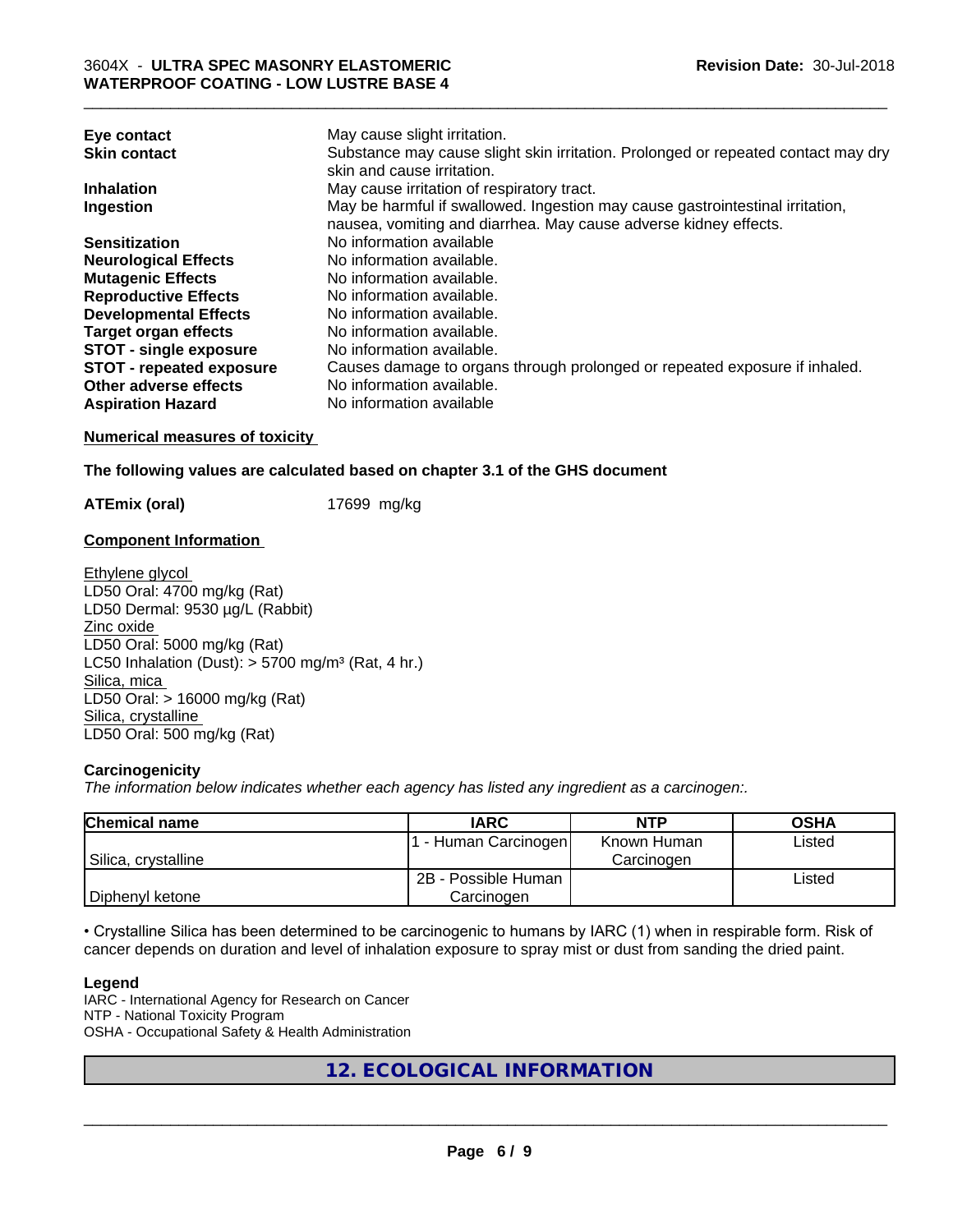# **Ecotoxicity Effects**

The environmental impact of this product has not been fully investigated.

#### **Product Information**

#### **Acute Toxicity to Fish**

No information available

#### **Acute Toxicity to Aquatic Invertebrates**

No information available

#### **Acute Toxicity to Aquatic Plants**

No information available

#### **Persistence / Degradability**

No information available.

#### **Bioaccumulation**

There is no data for this product.

#### **Mobility in Environmental Media**

No information available.

#### **Ozone**

No information available

#### **Component Information**

#### **Acute Toxicity to Fish**

Ethylene glycol LC50: 8050 mg/L (Fathead Minnow - 96 hr.)

#### **Acute Toxicity to Aquatic Invertebrates**

No information available

#### **Acute Toxicity to Aquatic Plants**

No information available

|                              | 13. DISPOSAL CONSIDERATIONS                                                                                                                                                                                               |
|------------------------------|---------------------------------------------------------------------------------------------------------------------------------------------------------------------------------------------------------------------------|
| <b>Waste Disposal Method</b> | Dispose of in accordance with federal, state, and local regulations. Local<br>requirements may vary, consult your sanitation department or state-designated<br>environmental protection agency for more disposal options. |
|                              | 14. TRANSPORT INFORMATION                                                                                                                                                                                                 |
|                              |                                                                                                                                                                                                                           |

**DOT** Not regulated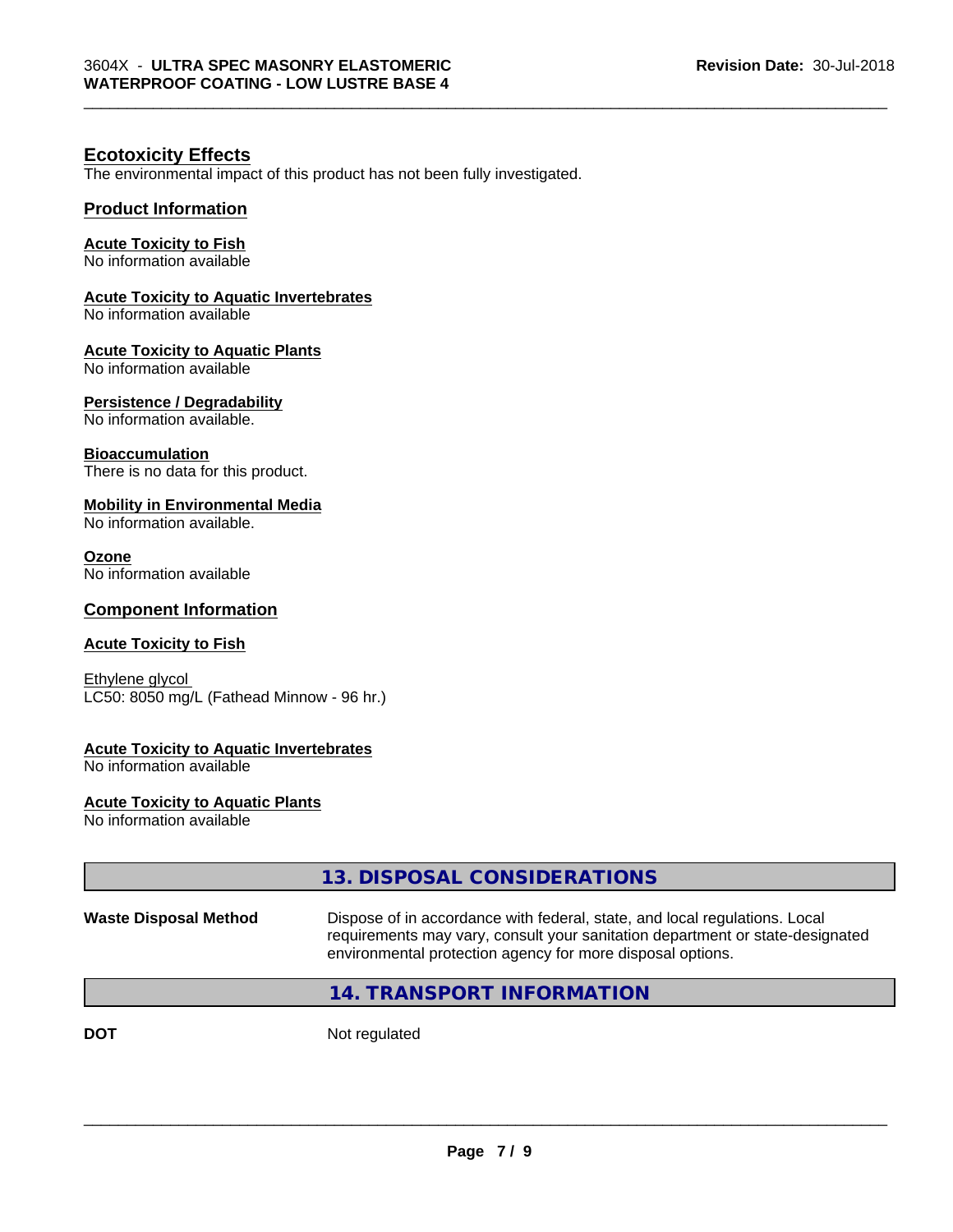| <b>ICAO/IATA</b> | Not regulated |  |
|------------------|---------------|--|
|------------------|---------------|--|

**IMDG / IMO** Not regulated

**15. REGULATORY INFORMATION**

# **International Inventories**

| <b>TSCA: United States</b> | Yes - All components are listed or exempt. |
|----------------------------|--------------------------------------------|
| <b>DSL: Canada</b>         | Yes - All components are listed or exempt. |

#### **Federal Regulations**

#### **SARA 311/312 hazardous categorization**

| Acute health hazard               | Nο  |  |
|-----------------------------------|-----|--|
| Chronic Health Hazard             | Yes |  |
| Fire hazard                       | Nο  |  |
| Sudden release of pressure hazard | N٥  |  |
| Reactive Hazard                   | Nο  |  |

#### **SARA 313**

Section 313 of Title III of the Superfund Amendments and Reauthorization Act of 1986 (SARA). This product contains a chemical or chemicals which are subject to the reporting requirements of the Act and Title 40 of the Code of Federal Regulations, Part 372:

| <b>Chemical name</b> | CAS No.   | Weight-% | <b>CERCLA/SARA 313</b><br>(de minimis concentration) |
|----------------------|-----------|----------|------------------------------------------------------|
| Ethylene glycol      | 107-21-1  |          |                                                      |
| Zinc oxide           | 1314-13-2 |          |                                                      |

#### **Clean Air Act,Section 112 Hazardous Air Pollutants (HAPs) (see 40 CFR 61)**

This product contains the following HAPs:

| <b>Chemical name</b> | CAS No.  | Weight-% | <b>Hazardous Air Pollutant</b> |
|----------------------|----------|----------|--------------------------------|
|                      |          |          | (HAP)                          |
| Ethylene glycol      | 107-21-1 |          | Listed                         |

#### **US State Regulations**

#### **California Proposition 65**

**A WARNING:** Cancer and Reproductive Harm– www.P65warnings.ca.gov

#### **State Right-to-Know**

| Chemical<br>name           | . .<br>Massachusetts | <b>New</b><br>. Jersev | ennsvlvania |
|----------------------------|----------------------|------------------------|-------------|
| imestone                   |                      |                        |             |
| thylene<br>: alvcol<br>—u™ |                      |                        |             |